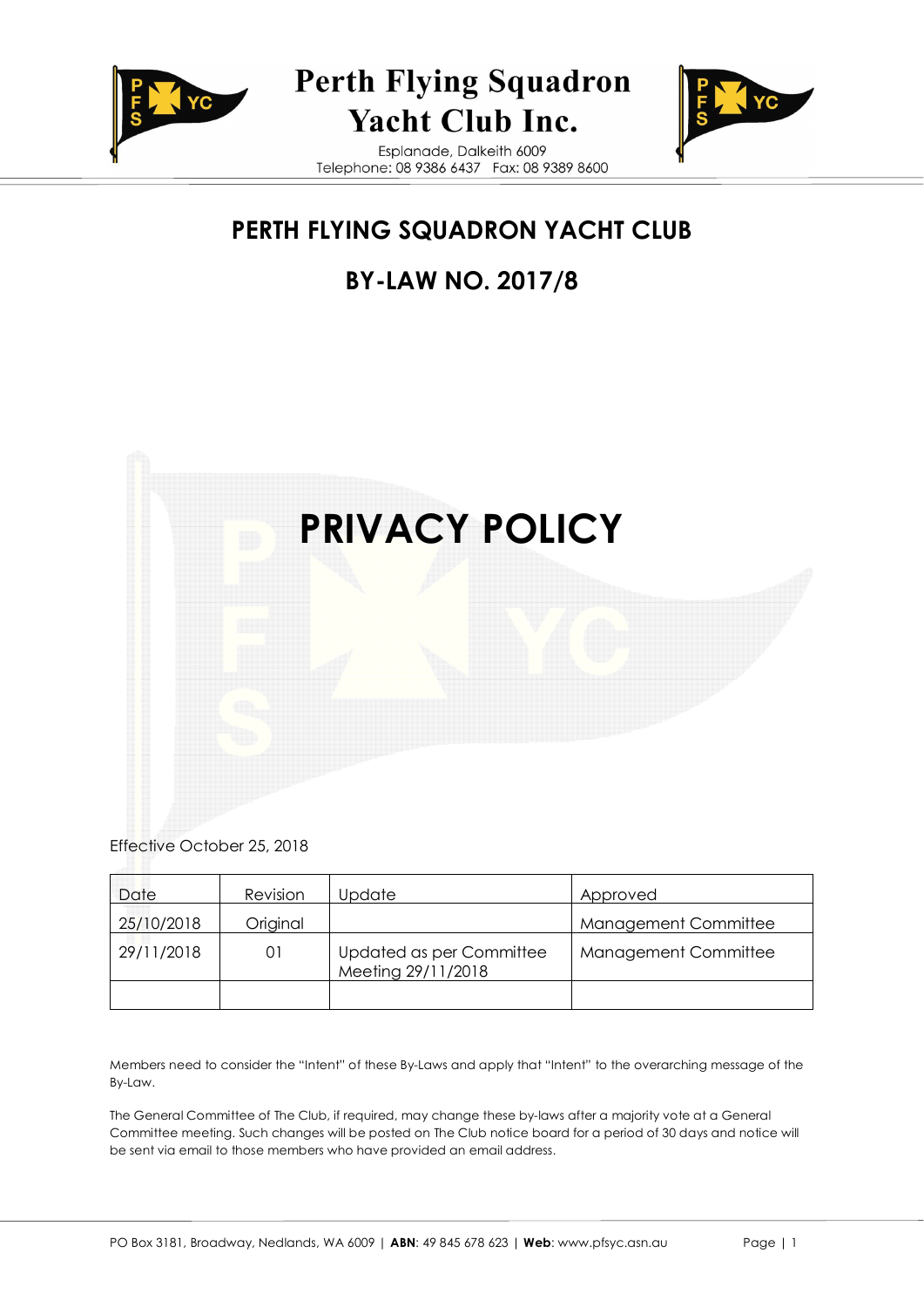

# **CONTENTS**

| 1.             |                                                                   |  |
|----------------|-------------------------------------------------------------------|--|
| 2.             |                                                                   |  |
| 3.             |                                                                   |  |
| $\mathbf{A}$ . |                                                                   |  |
| 5.             |                                                                   |  |
| $\epsilon$ .   | THE TYPES OF ORGANISATIONS TO WHICH WE MAY DISCLOSE YOUR PERSONAL |  |
| 7.             |                                                                   |  |
| 8.             |                                                                   |  |
| 9.             |                                                                   |  |
| 10.            |                                                                   |  |
| 11.            | ACCESS TO AND CORRECTION OF YOUR PERSONAL INFORMATION  10         |  |
| 12.            |                                                                   |  |
| 13.            |                                                                   |  |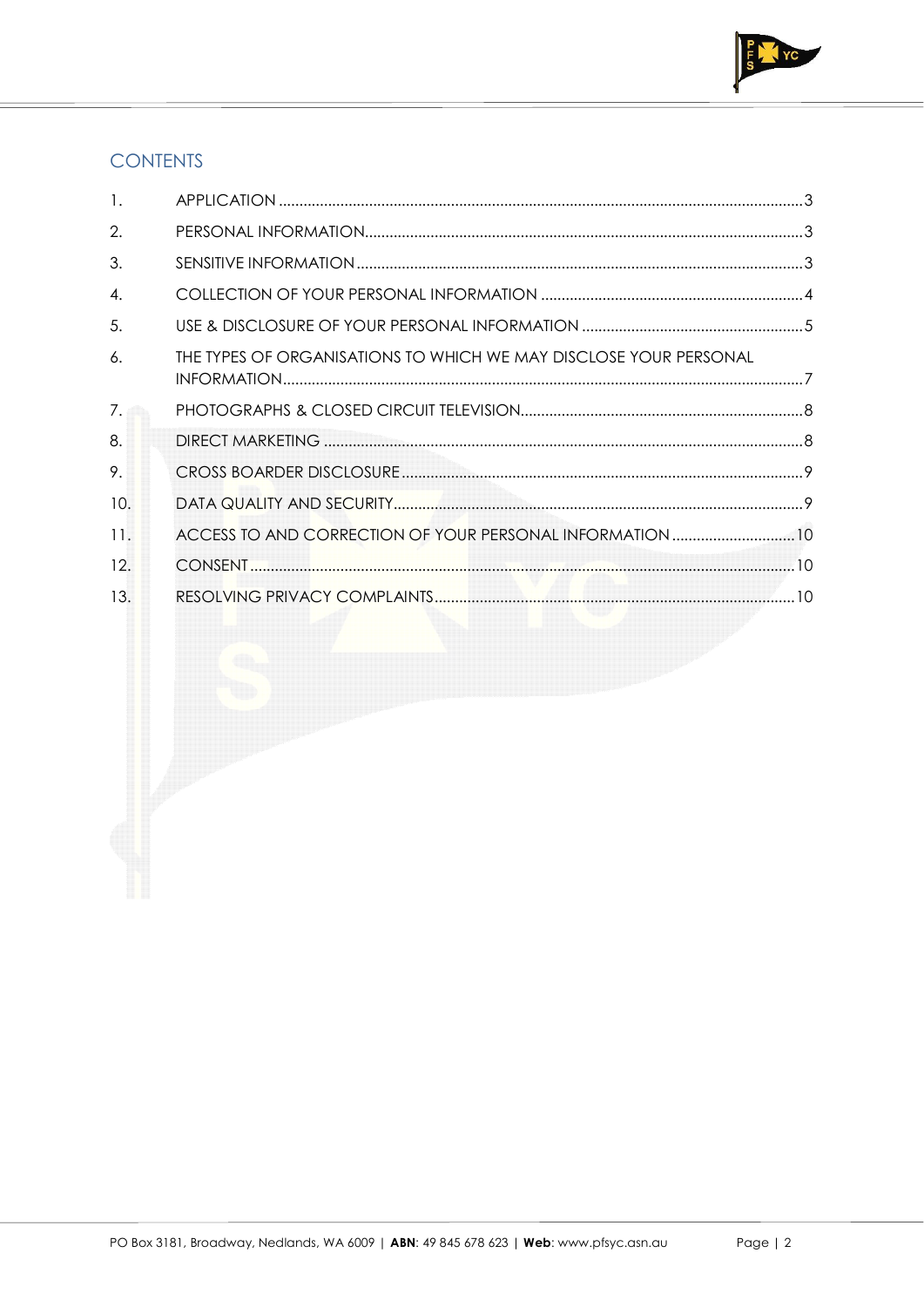

## 1. APPLICATION

This Privacy Policy applies to personal information collected by the Perth Flying Squadron Yacht Club (PFSYC) (the Club), as the PFSYC is an applicable organisation under the Privacy Act 1988 (Cth), which governs the way private sector organisations collect, use, keep secure and disclose personal information.

The Privacy Policy outlines:

- $\triangleright$  how and when the club collects personal information;
- $\triangleright$  how the club uses and discloses personal information;
- $\triangleright$  how the club keeps personal information secure, accurate and up-to-date;
- $\triangleright$  how an individual can access and correct their personal information; and
- $\triangleright$  how the club will facilitate or resolve a privacy complaint.

The PFSYC recommends that you read and understand the Privacy Policy and keep it for future reference. If you require any clarification, you can contact the PFSYC on the address at the end of the document.

## 2. PERSONAL INFORMATION

- 2.1 What is Personal Information?
	- a) Personal information is defined under the Privacy Act 1988 to mean information or an opinion, whether true or not, and whether recorded in a material form or not, about an individual whose identity is reasonably identifiable, from the information or opinion.
	- b) Some examples of personal information are your name, residential address, email address, bank details, photos and opinions on your likes and dislikes that can identify you (see clause 3.2 below).

## 3. SENSITIVE INFORMATION

- 3.1 What is Sensitive Information?
	- a) Sensitive information is a subset of personal information.
	- b) It means information or opinion about an individual's racial or ethnic origin, political opinions, membership of a political organisation, religious beliefs or affiliations, philosophical beliefs, membership of a professional or trade association, membership of a trade union, sexual orientation or practices, criminal record, health information about an individual, genetic information, biometric information that is to be used for the purpose of automated biometric verification or biometric identification or biometric templates.
- 3.2 Collection of Sensitive Information
	- a) In general, the PFSYC attempts to limit the collection of sensitive information we may collect from you, but depending on the uses you make of our services this may not always be possible and we may collect sensitive information from you in order to carry out the services provided to you.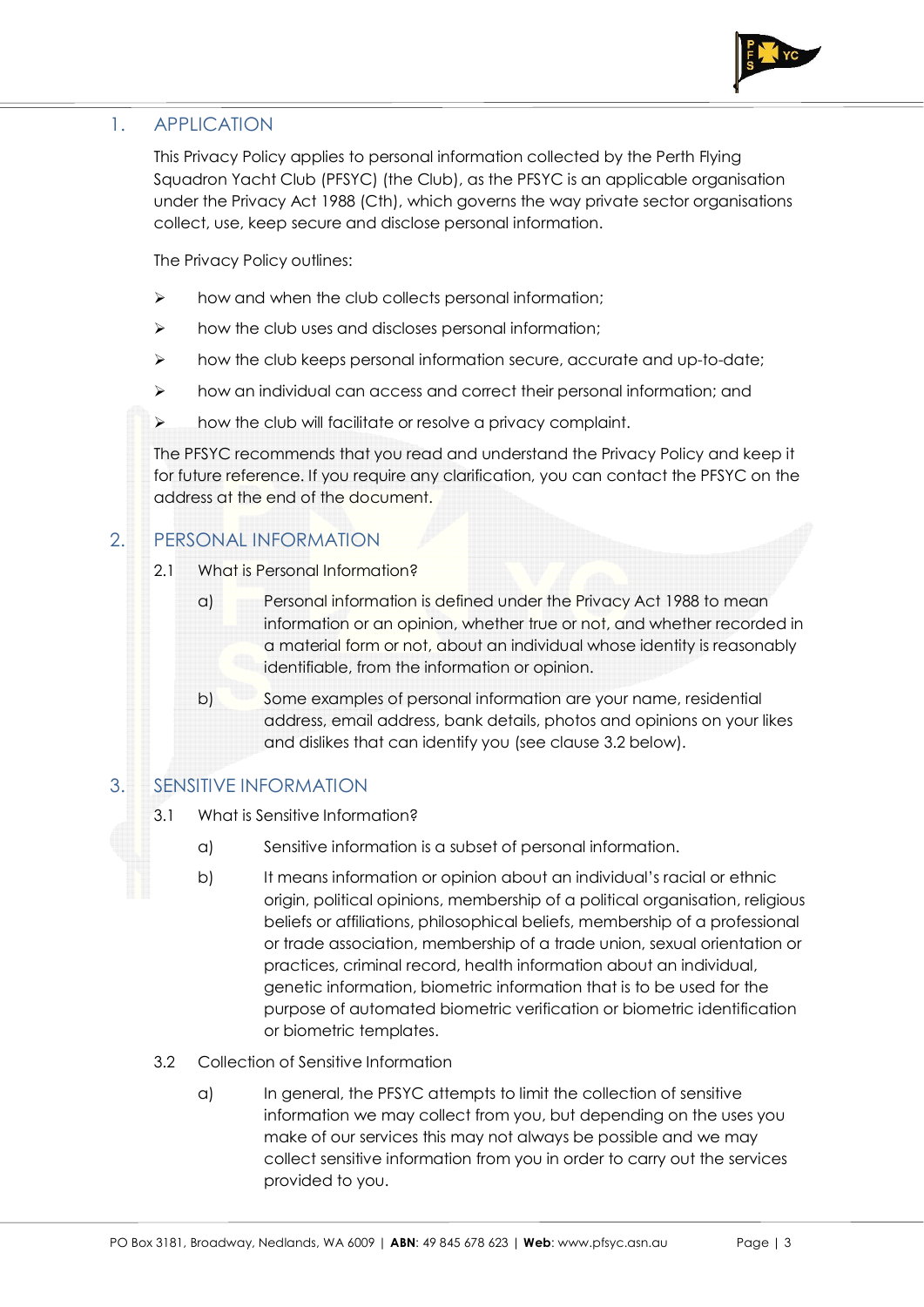

- b) The type of sensitive information we may collect from you or record about you is dependent on the services provided to you by the club and will be limited to the purpose(s) for which it is collected.
- c) We do not use sensitive information to send you Direct Marketing Communications (as defined in clause 8 below) without your consent.
- d) We will not collect sensitive information from you without your consent.
- 3.3 Consent to collection of certain types of sensitive information

We may collect certain types of sensitive information where you have consented and agreed to the collection of such information.

We will obtain your consent at (or around) the point in time in which we collect the information.

- a) The main type of sensitive information that we may collect (if any) will usually relate to your:
	- a) criminal record (if any);
	- b) special food or dietary requirements due to medical, cultural or religious reasons;
	- c) biometric identification, such as finger print scans;
	- d) membership of political organisations and political opinions;
	- e) racial origin and religious beliefs, to the extent these are ascertainable from any photographic identification (such as a driver's licence or passport);
	- f) gambling habits;
	- g) philosophical beliefs, if applicable; and
	- h) health or medical information,

but only if the sensitive information is necessary for, or incidental to, the purposes of collection set out in clause 5.

#### 4. COLLECTION OF YOUR PERSONAL INFORMATION

- 4.1 We will only collect personal information that is necessary for us to provide our products and services to you. This depends ultimately upon the purpose of collection and we have set out the general purposes of collection at clause 5 below.
- 4.2 The type of information includes (but is not limited to) the following:
	- a) your contact information such as full name (first and last), e-mail address, current postal address, delivery address (if different to postal address) and phone numbers;
	- b) details relating to your employment (if applicable) or your previous employment, which shall include, but is not limited to, obtaining your tax file number and superannuation details;
	- c) your date of birth;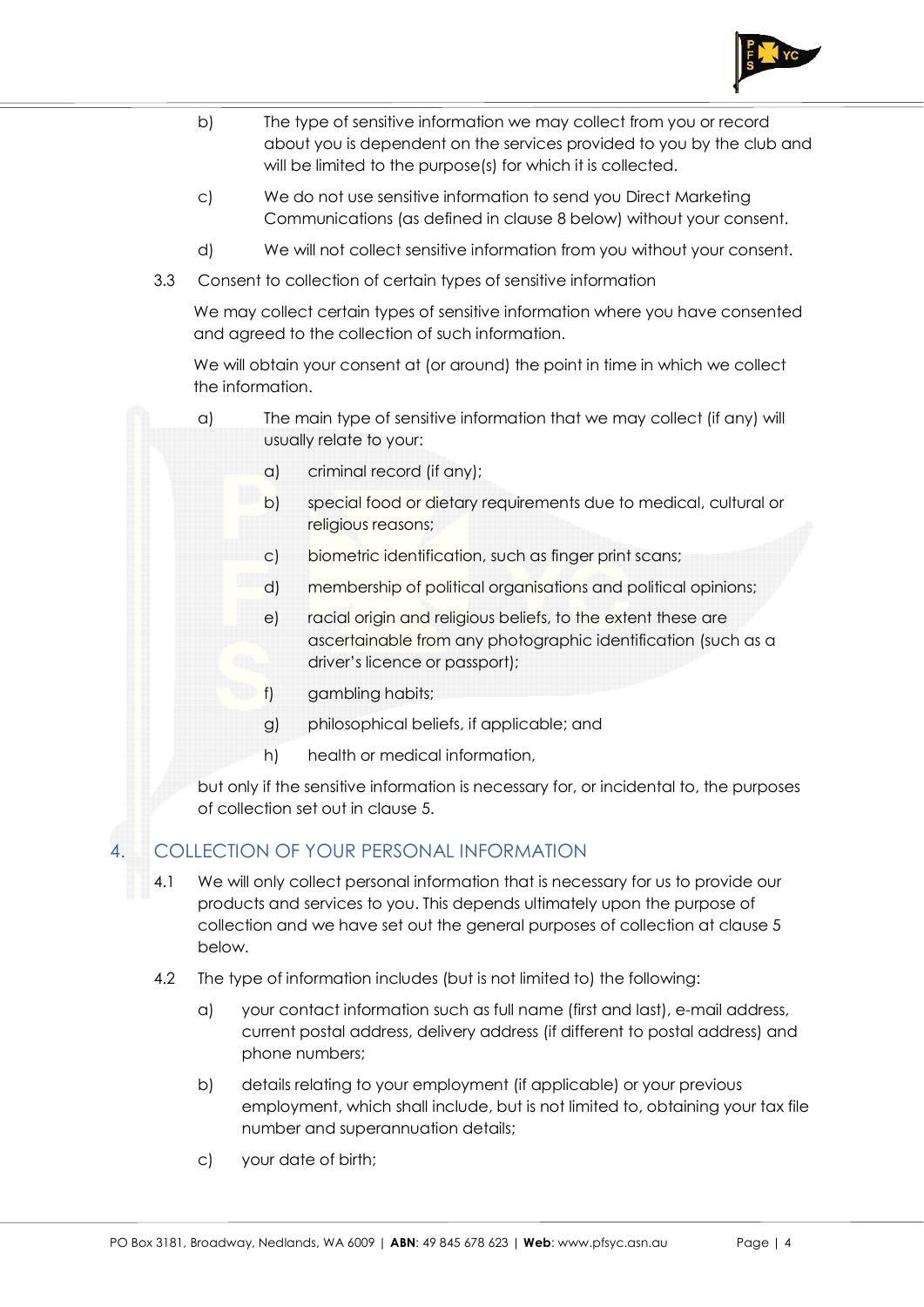

- d) proof of your identity (including, but not limited to, driver's licence, passport, birth certificate);
- e) any sensitive personal information listed in clause 3.2;
- f) if applicable, emergency contact details;
- g) details required as part of your club membership or visitation, including but not limited to the information required under the members and visitors registers;
- h) whether you participated in any activity or event organised by the club;
- i) photographs or video footage taken at our premises, which may include you;
- j) your opinions, statements and endorsements collected personally or via surveys and questionnaires, including but not limited to your views on the products and services offered by the club; and
- k) if you are requesting products or services from us or we are purchasing goods or services from you, then any relevant payment or billing information (including but not limited to bank account details, direct debit, credit card details, billing address, repayment information and invoice details).
- 4.3 As far as possible or unless provided otherwise under this privacy policy, we will collect your personal information directly from you. If we collect details about you from someone else, we will, whenever reasonably possible, make you aware that we have done this and the reason for it.
- 4.4 When you engage in certain activities, such as entering a contest or promotion, filling out a survey or sending us feedback, we may ask you to provide certain information, which you may withhold or provide at your own discretion. It is optional for you to engage in these activities.
- 4.5 Depending upon the reason for requiring the information, some of the information we ask you to provide may be identified as mandatory or voluntary. If you do not provide the mandatory data or any other information we require in order for us to provide our services to you, we may be unable to provide or effectively provide our services to you.
- 4.6 If you use our website, we may utilise "cookies" which enable us to monitor traffic patterns and to serve you more efficiently if you revisit our website. A cookie does not identify you personally but may identify your internet service provider or computer. You can set your browser to notify you when you receive a cookie and this will provide you with an opportunity to either accept or reject it in each instance.

#### 5. USE & DISCLOSURE OF YOUR PERSONAL INFORMATION

- 5.1 We will only use or disclose your personal information for the primary purposes for which it was collected or as consented to and/or as set out below.
- 5.2 You consent to us using and disclosing your personal information to facilitate a purpose in connection with: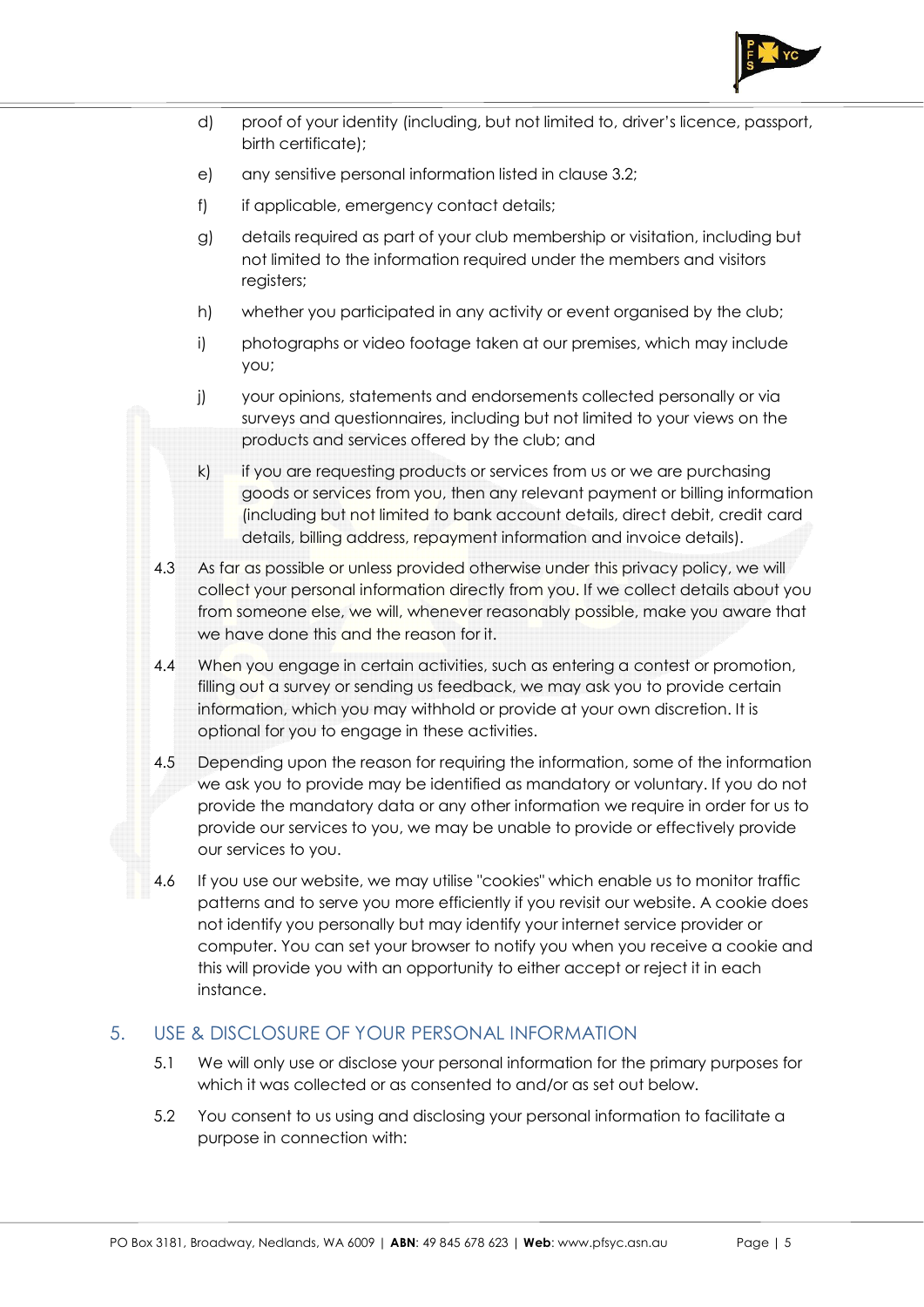

- a) if required, the verification of your identity, including the verification of your date of birth, if applicable;
- b) facilitating membership or visitation requirements (for example, entry into the Register of Members which is available for public inspection by other members);
- c) provision of our products and services to you, which shall include but is not limited to:
	- (1) the administration and management of our products and services, including charging, billing, credit card authorisation and verification, checks for financial standing, credit-worthiness (including but not limited to undertaking an assessment for credit loss and obtaining credit references, if applicable), fraud and collecting debts; and
	- (2) to offer you updates, or other content or products and services that may be of interest to you;
- d) to facilitate the administration, management and improvement of the club, including but not limited to:
	- (1) the use of your personal information collected in accordance with clause 4.1 in the administration and management of the club;
	- (2) communications between Member Clubs (Yachting WA and Yachting Australia), including but not limited to reciprocal arrangements and sharing of industry news;
	- (3) the management, governance and administration of the club, including but not limited to any management and governance meetings of the club ;
- e) if applicable, any requirement to include you in various registers maintained by the club including, but not limited to, the register of excluded persons;
- f) facilitating medical assistance in the event of a medical emergency, or to provide you with medical treatment as requested by you;
- g) your participation in any activity or event organised by the club or a thirdparty organisation;
- h) your ability to attend other reciprocal Clubs in Australia or international;
- i) co-ordinating, managing and maintaining good order and security of the club and our premises, which shall include but is not limited to protecting the rights and safety of other parties on our premises;
- j) investigating and reporting information to third parties regarding any accidents or incidents that may have occurred on our premises;
- k) the improvement of our services (including to contact you about those improvements and asking you to participate in surveys about our products and services);
- l) the maintenance and development of our products and services, business systems and infrastructure;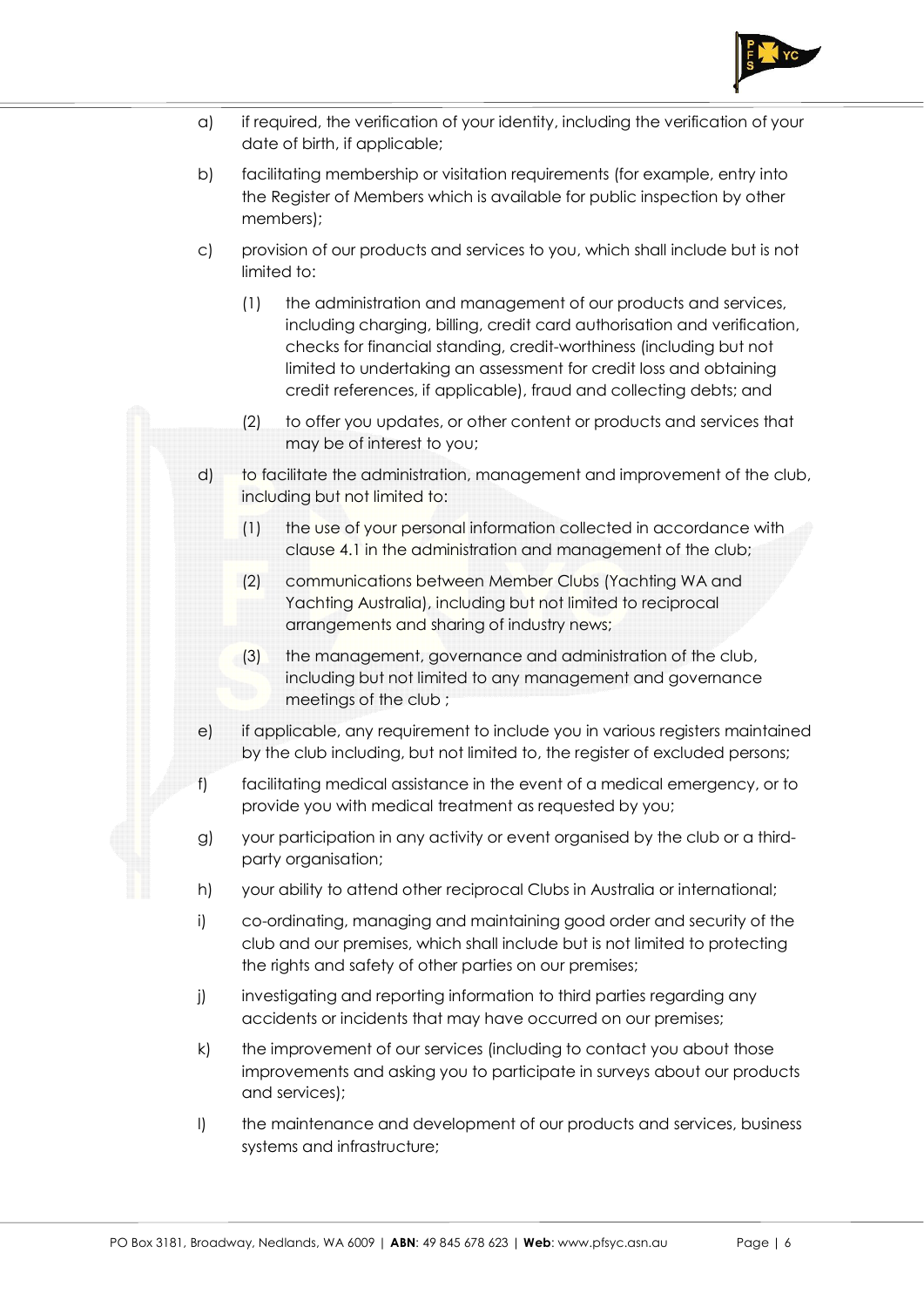

- m) marketing and promotional activities by us and our related bodies (including by direct mail, telemarketing, email, SMS and MMS messages) such as our customer loyalty programs and newsletters;
- n) to provide customer service functions, including handling customer enquiries and complaints;
- o) to offer you updates, or other content or products and services that may be of interest to you;
- p) our compliance with applicable laws;
- q) the transfer, and matters in connection with a potential transfer, of the club to another entity; and
- r) any other matters reasonably necessary to continue to provide our products and services to you.
- 5.3 We may also use or disclose your personal information and in doing so we are not required to seek your additional consent:
	- a) when it is disclosed or used for a purpose related to the primary purposes of collection detailed above and you would reasonably expect your personal information to be used or disclosed for such a purpose (secondary use);
	- b) if we reasonably believe that the use or disclosure is necessary to lessen or prevent a serious or imminent threat to an individual's life, health or safety or to lessen or prevent a threat to public health or safety;
	- c) if we have reason to suspect that unlawful activity has been, or is being, engaged in; or
	- d) if it is required or authorised by law or formally requested by a statutory or regulatory authority.
- 5.4 In the event we propose to use or disclose such personal information other than for reasons in 5.1, 5.2, and 5.3 above, we will first seek your consent prior to such disclosure or use.
- 5.5 If you have received communications from us and you no longer wish to receive those sorts of communications, you should contact us via the details set out at the end of this document and we will ensure the relevant communication ceases. Any other use or disclosure we make of your personal information will only be as required by law or as permitted by the Privacy Act 1988 or by this privacy policy or otherwise with your consent.

## 6. THE TYPES OF ORGANISATIONS TO WHICH WE MAY DISCLOSE YOUR PERSONAL INFORMATION

- 6.1 We may disclose your personal information to other organisations. Examples of organisations and/or parties that your personal information may be provided include:
	- a) other Member Clubs;
	- b) Clubs WA and its related bodies;
	- c) offshore service providers, if any;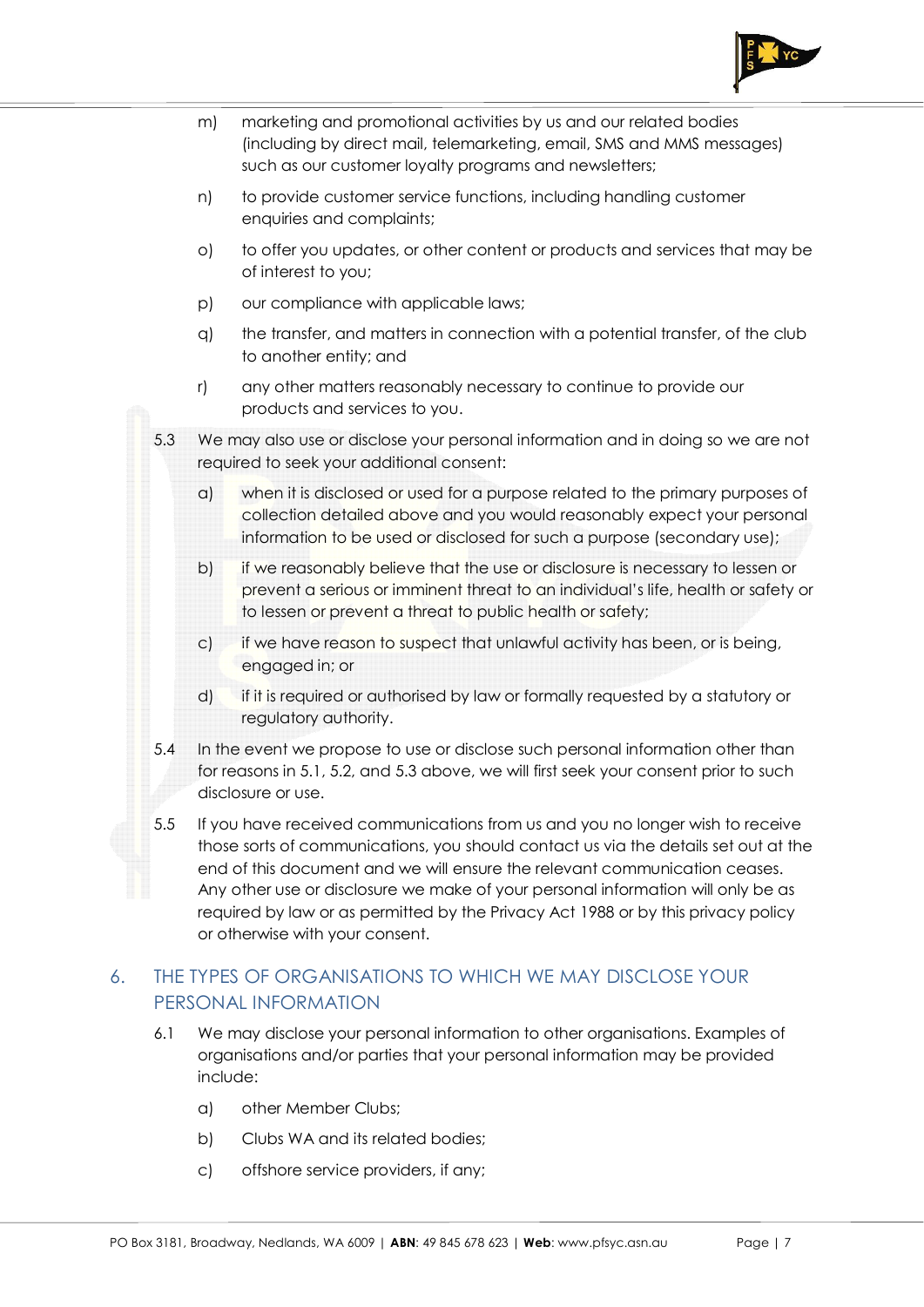

- d) related entities and subsidiaries of the Club;
- e) third parties, such as trade suppliers and Club Sponsors, and
- f) our contractors and agents, including but not limited to our professional advisors such as accountants, solicitors and auditors or other companies who assist us in providing our products and services to you.
- 6.2 Your personal information is disclosed to these organisations and/or parties only in relation to the goods or services we provide to you or for a purpose permitted by this privacy policy.
- 6.3 We take such steps as are reasonable to ensure that these organisations and/or parties are aware of the provisions of this privacy policy in relation to your personal information.

## 7. PHOTOGRAPHS & CLOSED CIRCUIT TELEVISION

- 7.1 We use closed circuit televisions (CCTV) at certain locations throughout our premises (e.g. entry and exit) and surrounding areas. The CCTV is integral to our security system and CCTV images are stored for a minimum "retention period" of 14 days (unless an incident is identified, in which case the images are archived and retained for a minimum period of one year after the retention period unless they are given to the relevant authority (e.g. police). The CCTV footage must be archived if requested by the relevant authority.
- (Note: If an incident occurs at the venue, CCTV footage for the period leading up to, during and following the incident must be archived and where no incident has been identified, the CCTV footage is automatically deleted within 14 days after the retention period.)
- 7.2 As indicated in paragraph 4.2(i), we may take photographs of you attending our premises, and we may wish to use them for marketing and advertising purposes. Unless you advise us otherwise, you expressly agree and consent to the use of any photographs, which may include you, for the aforementioned purposes, without compensation.

#### 8. DIRECT MARKETING

- 8.1 You expressly consent to us using your personal information, including any email address you give to us, to provide you with information and to tell you about our products, services or events or any other direct marketing activity (including third party products, services, and events) (Direct Marketing Communications) which we consider may be of interest to you.
- 8.2 Without limitation clause 8.1, if it is within your reasonable expectations that we send you Direct Marketing Communications given the transaction or communication you have had with us, then we may also use your personal information for the purpose of sending you Direct Marketing Communications which we consider may be of interest to you.
- 8.3 You expressly consent to us disclosing your personal information to other organisations (including but not limited to organisations such as those listed in paragraph 5.1) that may also use your personal information for sending you Direct Marketing Communications.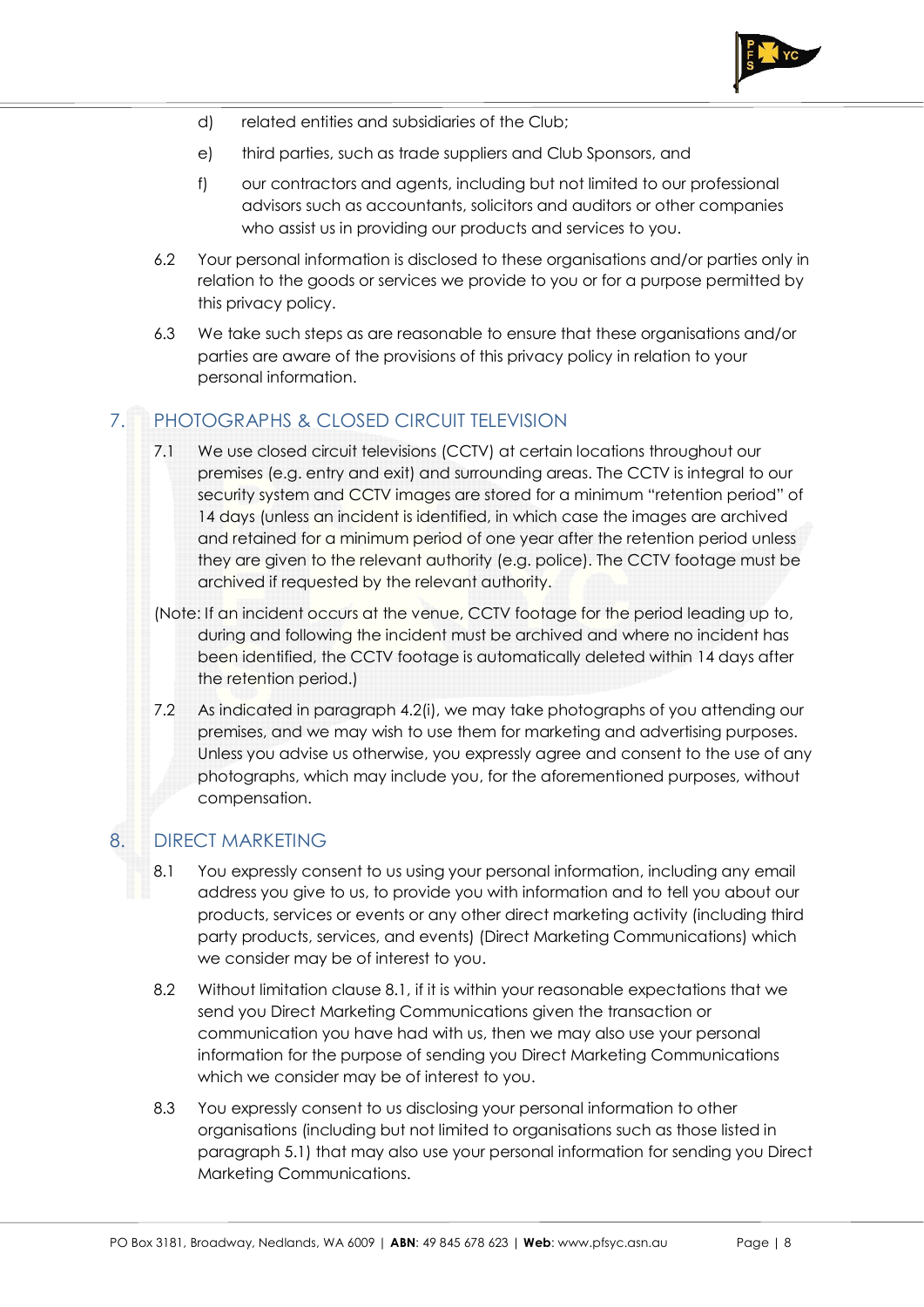

8.4 If at any time, you do not wish to receive any further Direct Marketing Communications from us, or others under paragraph 8.3, you may ask us not to send you any further information about products and services and not to disclose your information to other organisations for that purpose. You may do this at any time by using the "unsubscribe" facility included in the email or by contacting us via the details set out at the end of this document.

## 9. CROSS BOARDER DISCLOSURE

- 9.1 Any personal information that you provide to us may be transferred to, and stored at, a destination outside Australia, including but not limited to New Zealand and the United Kingdom, where we may utilise overseas data and website hosting facilities or have entered into contractual arrangements with third party service providers to assist us with providing our goods and services to you. Personal information may also be processed by staff or by other third parties operating outside Australia who work for us or for one of our suppliers, agents, partners or related companies.
- 9.2 By submitting your personal information to us, you expressly agree and consent to the disclosure, transfer, storing or processing of your personal information outside of Australia. In providing this consent, you understand and acknowledge that countries outside Australia do not always have the same privacy protection obligations as Australia in relation to personal information. However, we will take steps to ensure that your information is used by third parties securely and in accordance with the terms of this privacy policy.
- 9.3 The Privacy Act 1988 requires us to take such steps as are reasonable in the circumstances to ensure that any recipients of your personal information outside of Australia do not breach the privacy principles contained within the Privacy Act 1988. By providing your consent, under the Privacy Act 1988, we are not required to take such steps as may be reasonable in the circumstances. However, despite this, we acknowledge the importance of protecting personal information and have taken reasonable steps to ensure that your information is used by third parties securely and in accordance with the terms of this privacy policy.
- 9.4 If you do not agree to the transfer of your personal information outside Australia, please contact us by via the details set out at the end of this document.

#### 10. DATA QUALITY AND SECURITY

- 10.1 We have taken steps to help ensure your personal information is safe. You will appreciate, however, that we cannot guarantee the security of all transmissions or personal information, especially where the Internet is involved.
- 10.2 Notwithstanding the above, we will take reasonable steps to:
	- a) make sure that the personal information we collect, use or disclose is accurate, complete and up to date;
	- b) protect your personal information from misuse, loss, unauthorised access, modification or disclosure both physically and through computer security methods; and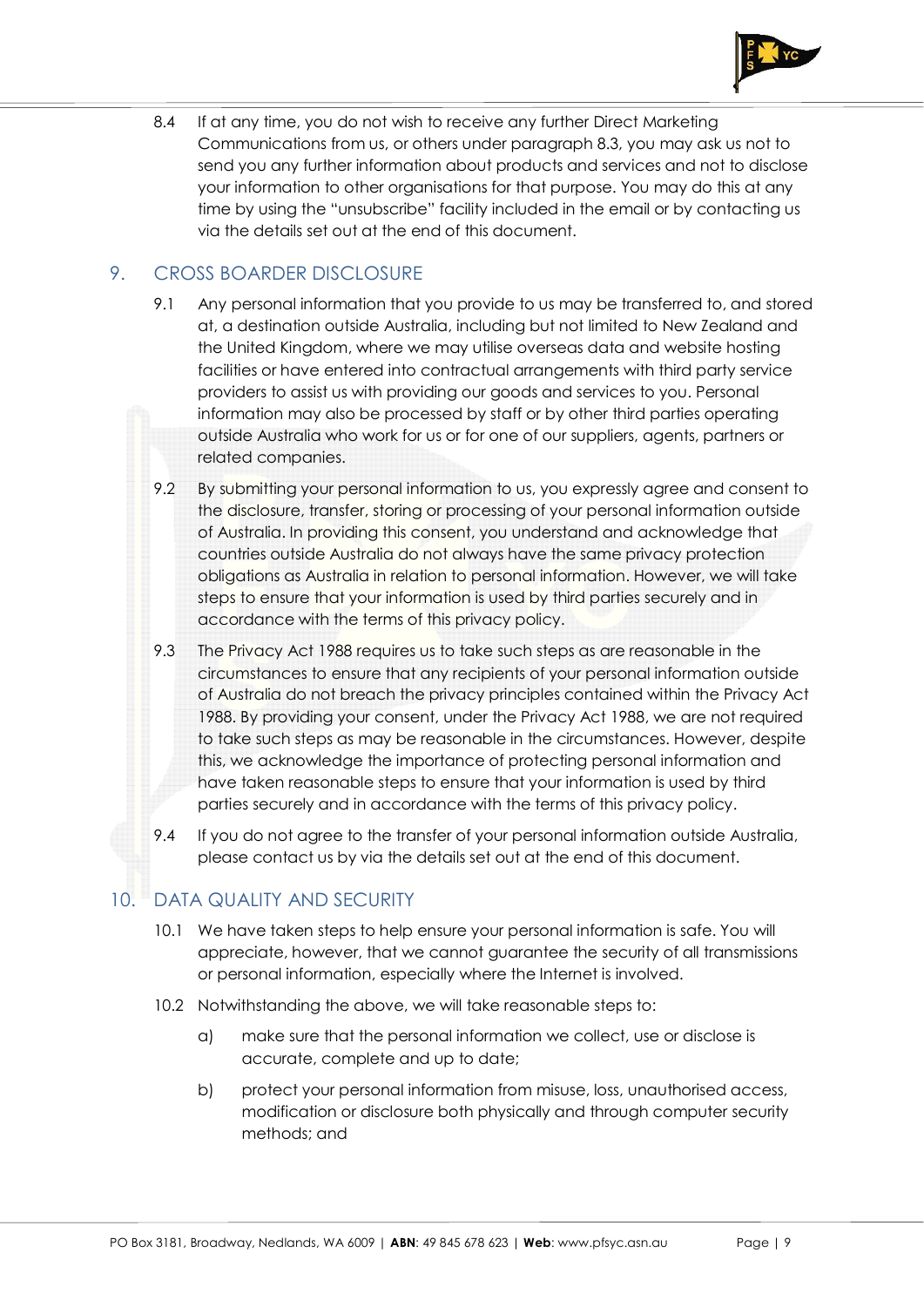

- c) destroy or permanently de-identify personal information if it is no longer needed for its purpose of collection.
- 10.3 However, the accuracy of personal information depends largely on the information you provide to us, so we recommend that you:
	- a) let us know if there are any errors in your personal information; and
	- b) keep us up-to-date with changes to your personal information (such as your name or address).

### 11. ACCESS TO AND CORRECTION OF YOUR PERSONAL INFORMATION

- 11.1 You are entitled to have access to any personal information relating to you which we possess, except in some exceptional circumstances provided by law (e.g. secrecy provisions under the Anti Money Laundering and Counter Terrorism Financing Laws). You are also entitled to edit and correct such information if the information is inaccurate, out of date, incomplete, irrelevant or misleading.
- 11.2 If you would like access to or correct any records of personal information we have about you, you are able to access and update that information (subject to the above) by contacting us via the details set out at the end of this document.

## 12. CONSENT

- 12.1 You are agreeing to the terms of this privacy principle if you visit the club, use our website or by accepting the terms of one of our terms and conditions (relating to a product or service offer) which refer to this privacy policy.
- 12.2 We reserve the right to modify the privacy policy as the Club requires. We will notify you of such changes (whether by direct communication or by posting a notice on the Members Portal), after which, your continued use of our products, services or website or your continued dealings with us shall be deemed to be your agreement to the modified terms. If you do not agree to our continued use of your personal information due to the changes in our privacy policy, please contact us via the details set out at the end of this document.

#### 13. RESOLVING PRIVACY COMPLAINTS

- 13.1 We have put in place an effective mechanism and procedure to resolve privacy complaints. We will ensure that all complaints are dealt with in a reasonably appropriate timeframe so that any decision (if any decision is required to be made) is made expeditiously and in a manner that does not compromise the integrity or quality of any such decision.
- 13.2 If you have any concerns or complaints about the manner in which we have collected, used or disclosed and stored your personal information, you can tell us by contacting us.
	- Telephone: 08 9386 6437
	- > Email: reception@pfsyc.asn.au
	- ÿ Post: PO Box 3181, BROADWAY, NEDLANDS 6009

Please mark your correspondence to the attention of the General Manager.